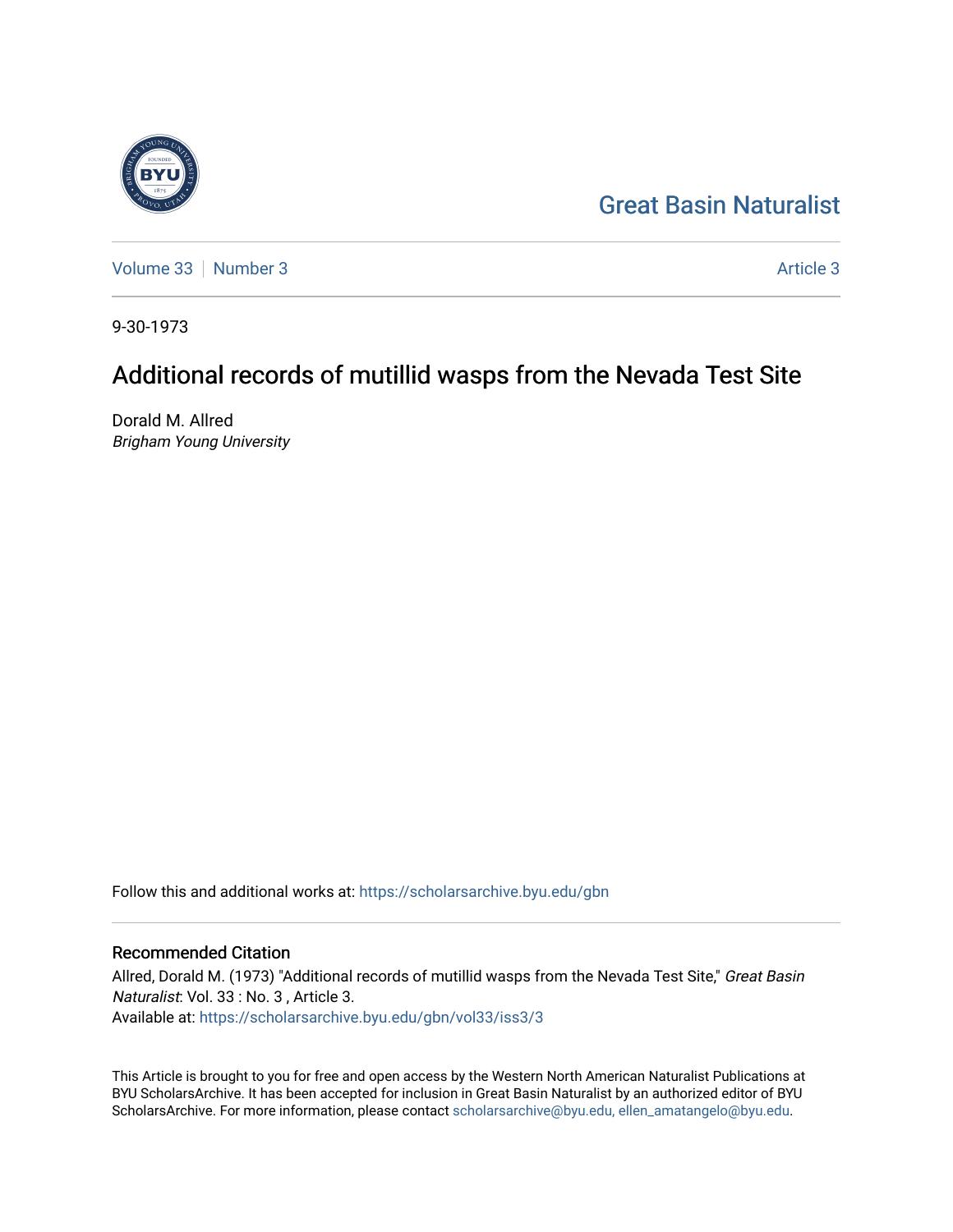## ADDITIONAL RECORDS OF MUTILLID WASPS FROM THE NEVADA TEST SITE<sup>1</sup>

#### Dorald M. Allred<sup>2</sup>

From 1960 to 1964, more than 800 mutillids, mostly females, were collected in can pit traps during ecological studies by Brigham Young University at the Nevada Test Site (Allred, Beck, and Jorgensen, 1963). These were submitted to Dr. William E. Ferguson, San Jose State College, for study. <sup>I</sup> am indebted to him for making the identification of those specimens whose records are contained herein.

Inasmuch as the females of these insects have largely been unstudied and most species of mutillids have been described from the males, Ferguson spent part of the summer of 1964 at the test site in order to correlate the sexes of some species through specialized collecting. Specimens taken by him were principally males collected with light traps during August. In 1967 he published records of 31 species of mutillids of the test site, which included descriptions of 4 new to science, 2 new combinations, and 25 synonymies. Most of his published records were of males.

The records included here deal with females as well as some males which supplement those listed by Ferguson (1967). Inasmuch as the females are wingless and likely do not move for great dis tances, their occurrence in pit traps may be closely correlated with habitat and vegetation, whereas the males may fly for some distance before capture in light traps, and such correlation for them may be questionable. Notations of such habitat occurrence of these insects are included under the species listings.

The Nevada Test Site is situated approximately 70 miles northwest of Las Vegas in the southeastern part of Nye County, Nevada. It is typified by the Upper and Lower Sonoran life zones, representative of the cool and hot deserts of North America. The northern part of the test site occurs in the Great Basin, whereas the southern part is in the Mojave Desert.

In their description of the biotic communities of the Nevada Test Site, Allred, Beck, and Jorgensen (1963) delineated six major plant communities and assigned other less distinct areas to a "mixed" designation. The Larrea divaricata-Franseria dumosa community was designated as belonging to the Mojave Desert. Besides the pre dominant species for which the community was named, plants of 37 other species are common therein. The *Grayia spinosa-Lycium an*dersonii and Coleogyne ramosissima plant communities, also of the Mojave Desert, each have 26 known species of common plants in their composition. Atriplex confertifolia and Kochia americana are the predominant plants in a conmiunity wherein only three other

iBYU-AEC Publication No. COO-1,355-21 \*Brigham Young University. Prove, Utah 84602.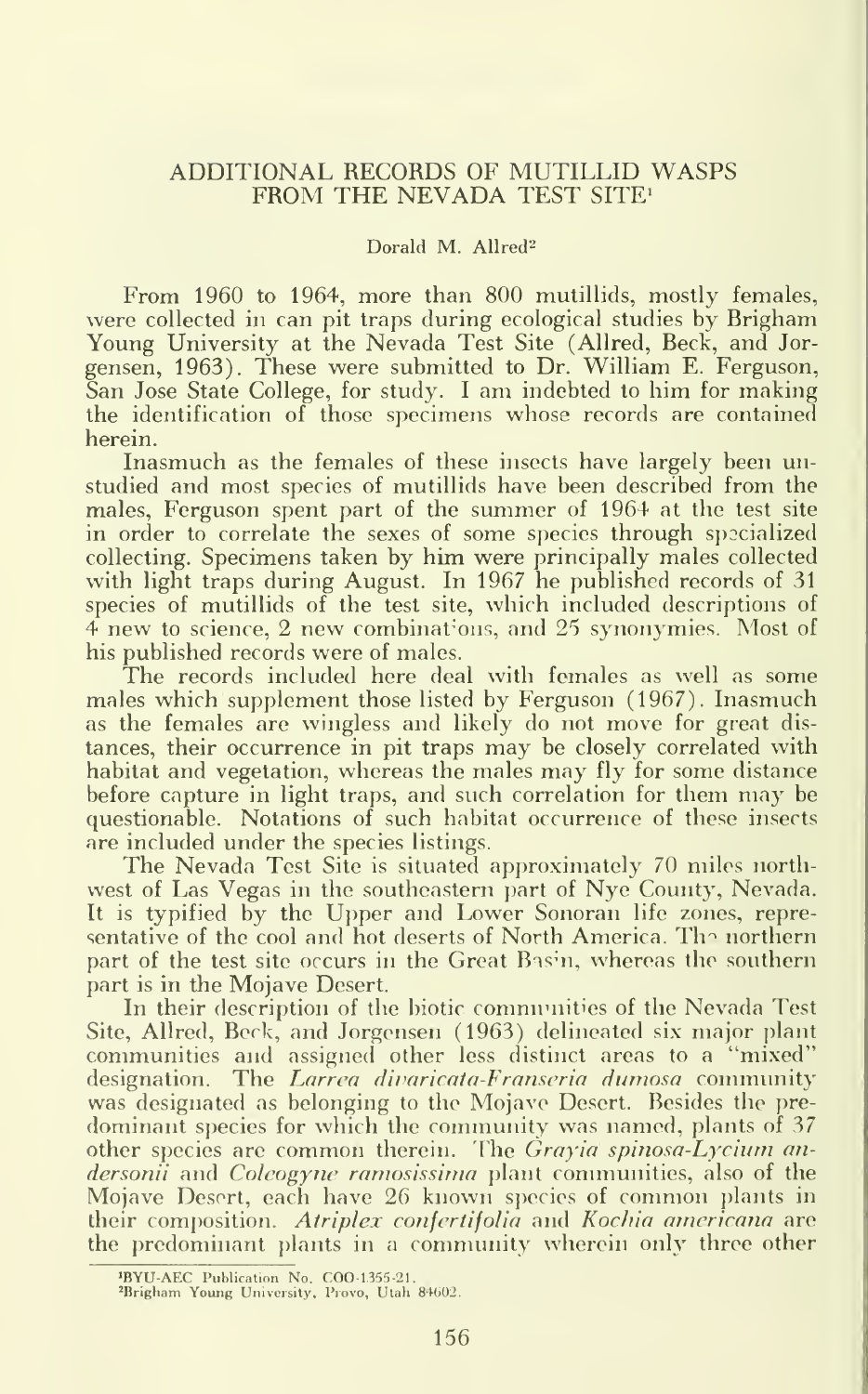species are considered as common associates. The Salsola kali community is typical of disturbed areas and has as many as nine other species of common plant associates. The Pinyon-Juniper (Pinus monophylla and Juniperus osteosperma) community is characteristic of the mesas and higher foothill areas, particularly of the Great Basin region. Plants of fifteen other species are commonly associated with these Desert Woodland trees.

### ADDITIONAL RECORDS

Acanthophotopsis falciformis falciformis Schuster. Ferguson (1967) listed records for six males collected in a light trap in August, and one in a pit trap in June. Additional record: Area 5—*Larrea* divaricata-Franseria dumosa, July, pit trap. Comment: Ferguson's  $(1967)$  records of this species were taken in the Mixed and Larrea-Franseria communities.

Acrophotopsis eurygnathus Schuster. Ferguson (1967) reported 19 males from the test site. ADDITIONAL RECORDS: Area 5— $Lycium$ pallidum, 4<sub>0</sub>° July; 3<sub>0</sub>° 2♀ June; *Larrea divaricata-Franseria du*most, 1  $\sigma$  2  $\,$  2 July, pit trap. Comments: Ferguson (1967) indicated the Larrea-Franseria community as the source of his specimens. His records also include the Mixed vegetative type. The  $L<sub>Y</sub>cium pal$ lidum is an additional habitat type for this species.

 $Chyphotes$  melaniceps Blake. This species has not been previously reported from the Nevada Test Site. RECORDS (all males): Area 1 Salsola kali, <sup>1</sup> in June, pit trap; Grayia spinosa-Lycium andersonii, 1 in May, 1 in June,  $2$  in Aug.,  $2$  in Sep.,  $2$  in Oct., pit trap. Area 4—*Grayia spinosa-Lycium andersonii*, 1 in Aug., aerial net. Area 5*—Larrea divaricata-Franseria dumosa*, 6 in July, 1 in Sep., <sup>1</sup> 1 in Oct., pit trap; *Lycium pallidum*, 2 in July, 7 in Aug., pit trap; 12 in July, incandescent-light trap. Area 6—*Atriplex confertifolia-*Kochia americana, <sup>1</sup> in Aug., pit trap; Yucca brevifolia-Coleogyne ramosissima, 9 in Aug., aerial net. Area C—Mixed vegetation, 1 in Aug., <sup>2</sup> in Sep., pit trap and aerial net, respectively. Area <sup>J</sup>—Mixed vegetation, 1 in Sep., pit trap. COMMENTS: A variety of ecological types are occupied by this species. On the basis of seasonal occurrence, the *Grayia-Lycium* is the most commonly represented. However, greatest numbers were found in the  $Lycium$  pallidum areas.

 $Chy$  photes petiolatus Fox. This species was not reported from the test site by Ferguson (1967). Recorps: (all males): Area 1— Grayia spinosa-Lycium andersonii, 5 in May, 6 in June, 3 in July, <sup>1</sup> in Aug., 2 in Sep., pit trap; <sup>1</sup> in Mar., aerial net; Salsola kali, <sup>1</sup> in May, pit trap. Area 5—*Larrea divaricata-Franseria dumosa,* 1 in ter Apr., 5 in June, 2 in July, 2 in Aug., pit trap; Lycium pallidum, <sup>1</sup> in Apr., 5 in May, 4 in June, 4 in July, 4 in Aug., 2 in Sep., pit trap. Area 10—*Coleogyne ramosissima*, 2 in June, pit trap. Area CB— Mixed vegetation, <sup>1</sup> in Sep., pit trap. Comments: This species oc cupies a variety of habitats. Seasonally and in abundance it is most  $\hspace{.1cm}$ common in the  $Lycium$  pallidum and  $Grayia-Lycium$  communities.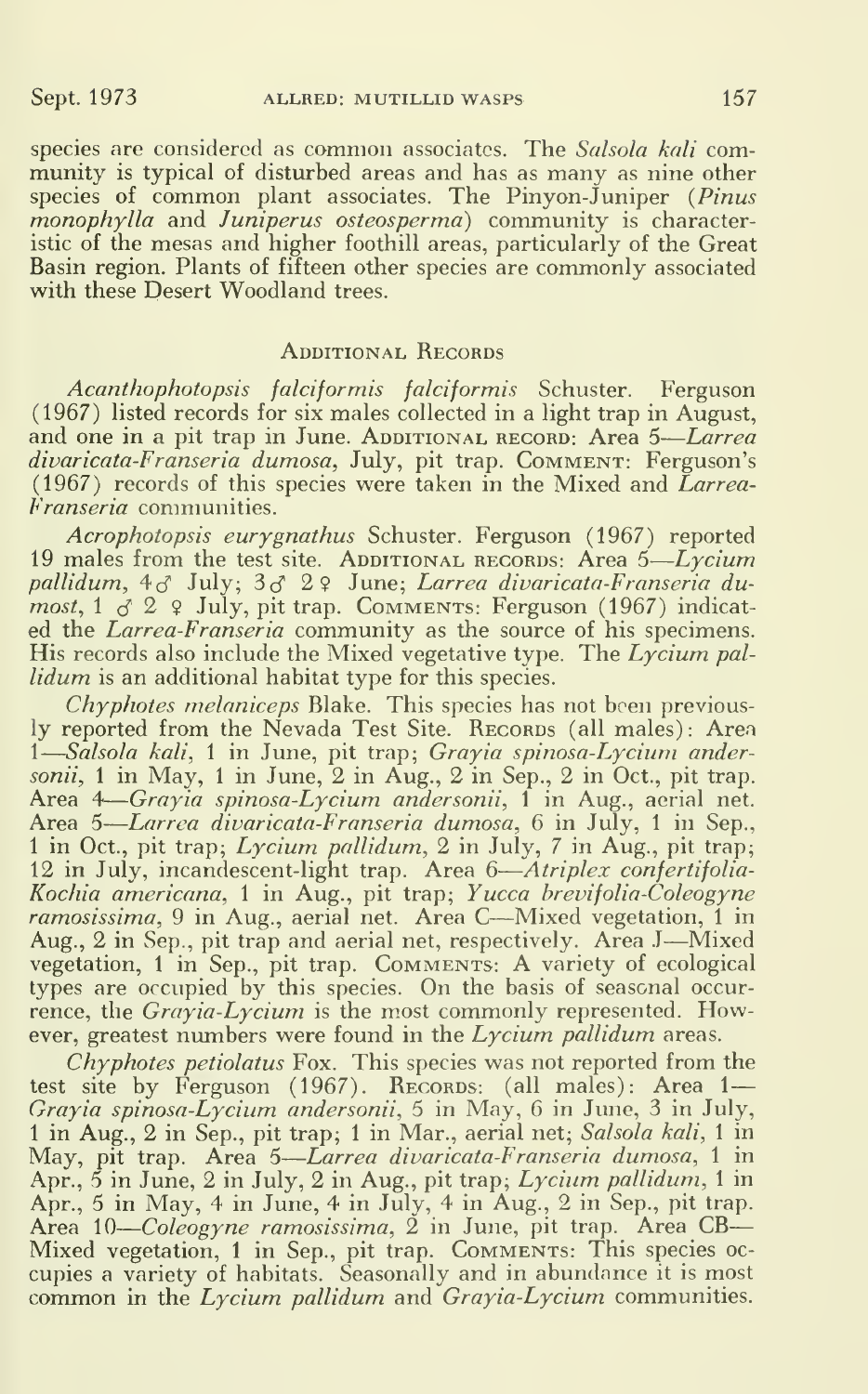Dasymutilla gloriosa (Saussure). Ferguson (1967) reported three females taken from the test site. ADDITIONAL RECORDS: Area 1— Salsola kali, ♀, June, pit trap. Area 4—Grayia spinosa-Lycium andersonii, 9, Sep., aerial net. Area 400—Mixed vegetation, 9, July, by hand. Area <sup>C</sup>—Mixed vegetation, <sup>9</sup> , July, pit trap.

Dasymutilla klugii (Gray). Ferguson (1967) did not report this species from the test site. RECORD: Area 5—*Larrea divaricata-Fran-* $\vec{r}$ seria dumosa,  $\vec{\sigma}$ , July, aerial net.

Dasymutilla satanas Mickel. Ferguson (1967) reported 24 fe males from the test site. ADDITIONAL RECORDS: Area 4—*Grayia* spinosa-Lycium andersonii,  $2 \notin \text{July}, \varphi \text{ Aug.}, 2 \varphi \text{ Sep.}, \text{pit trap};$ <sup>o</sup> Aug., aerial net. Area 5—*Larrea divaricata-Franseria dumosa*, ♂  $\frac{3}{9}$  9 July; *Lycium pallidum*,  $4 \frac{9}{9}$  July,  $3 \frac{9}{9}$  Aug.,  $9 \text{ Sep.}$  pit trap. Area 10—*Coleogyne ramosissima*, ♀ Aug.; *Salsola kali*, ♀ Aug., pit trap. Area C—Mixed vegetation, 9 June, pit trap. COMMENTS: Ferguson's (1967) records were related to Mixed and Larrea-Franseria communities. Additional records show a variety of habitats for this species. Seasonally and in numbers it is apparently most common in the Lycium pallidum and  $Gravia-Lvcium$  communities.

Odontophotopsis mamata Schuster. Ferguson (1967) reported 100 specimens from the test site. ADDITIONAL RECORDS (all males): Area 1—*Grayia spinosa-Lycium andersonii*, 1 in July, 2 in Aug., and pit trap. Area 5—*Lycium pallidum*, 1 in June, 1 in July, 21 in Aug.,  $\Box$ 1 in Sep., pit trap; 4 in July, incandescent-light trap; *Larrea divari*cata-Franseria dumosa, 3 in July, 3 in Aug., pit trap. Area 6— Yucca brevifolia-Coleogyne ramosissima, 12 in Aug., aerial net. Area <sup>C</sup>—Mixed vegetation, <sup>1</sup> in Aug., aerial net. Area <sup>J</sup>—Mixed vegetation, 1 in Aug., pit trap. Comments: This species occurs in a variety of habitats but is probably most common in the Lycium pallidum community. Ferguson's (1967) records were from only the Mixed community type.

Odontophotopsis setifera Schuster. Ferguson (1967) indicated one specimen from the test site. ADDITIONAL RECORD: Area 5-Lycium pallidum,  $\sigma$  July, incandescent-light trap.

Sphaeropthalma angulifera Schuster. Ferguson (1967) reported seven specimens from the test site. ADDITIONAL RECORDS: Area 1- $Grayia$  spinosa-Lycium andersonii, 2  $\sigma$  June,  $\sigma$  July,  $\sigma$  Sept.;  $\Box$ Salsola kali, <sub>S</sub>elune, pit trap. Area 5—*Larrea divaricata-Franseria* et **|** dumosa, 2 9 May, 3 9 June, 3 9 July, pit trap. Area J—Mixed vegetation, 9 June, pit trap. COMMENTS: Ferguson's (1967) records were taken in Mixed vegetation and Coleogyhe communities. He indicated that this species does not occur at lower elevations. However, additional records show it to occur in several habitats, primarily in the Larrea-Franseria and Grayia-Lycium communities.

Sphaeropthalma blakeii (Fox). Ferguson (1967) listed three specimens from the test site. ADDITIONAL RECORDS (both males): 1 in June, <sup>1</sup> in Oct., pit trap.

Sphaeropthalma sonora Schuster. Ferguson (1967) recorded 90 specimens from the test site. ADDITIONAL RECORDS (all males): Area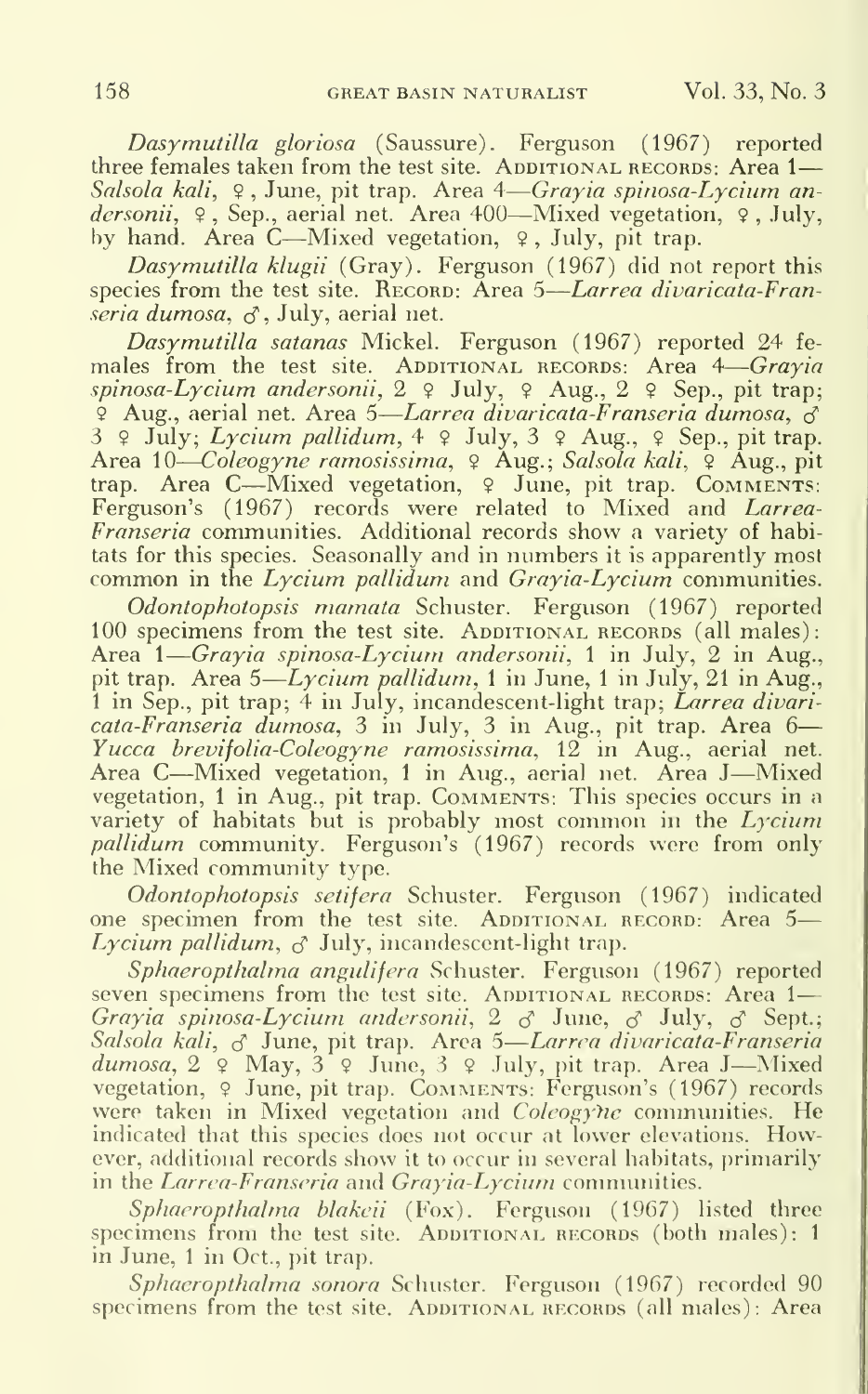1—Grayia spinosa-Lycium andersonii, 1 in June, 1 in July, 1 in Aug., pit trap. Area 5—Larrea divaricata-Franseria dumosa, 12 in Larrea divaricata-Franseria dumosa, 12 in July, 4 in Aug., pit trap; 6 in Aug., aerial net; Lycium pallidum, 2 in July, 6 in Aug., pit trap; 15 in July, incandescent-light trap; 18 in June, 2 in July, black-light trap. Area 6—*Yucca brevifolia-*Col*eogyne ramosissima,* 1 in Aug., aerial net. Area 10—*Grayia*<br>*spinosa-Lycium andersonii,* 3 in July, pit trap. Area CB—Mixed vegetation, <sup>1</sup> in Sep., aerial net. Comments: Ferguson (1967) indi cated that this species is common at lower elevations below the Pinyon-Juniper and *Coleogyne* communities. Additional records show it to be most common seasonally and in numbers in the Lycium pallidum and Larrea-Franseria communities.

Sphaeropthalma unicolor (Cresson). Ferguson (1967) listed 76 females and 53 males from the test site. ADDITIONAL RECORDS: Area 1—Grayia spinosa-Lycium andersonii, 10 ♀ Apr., 23 ♀ May, 12 ♀ June, 11  $\circ$  July,  $\circ$  5  $\circ$  Aug.,  $\circ$  4  $\circ$  Sep., 3  $\circ$  Oct.,  $\circ$  Nov., pit trap; ♀ May, aerial net; *Salsola kali*, 2 ♀ June, pit trap. Area 4— G*rayia spinosa-Lycium andersonii, <sub>S</sub>* Aug., aerial net. Area 5— L*arrea divaricata-Franseria dumosa*, ♀ June, ♀ Aug., pit trap. Area Larrea atouricata-rranseria atamosa, \* sune, \* Aug., pit trap. Area<br>10—Coleogyne ramosissima, & July, pit trap. Area J—Mixed vegetation, 2  $\varphi$  Apr., 2  $\varphi$  May,  $\sigma$  3  $\varphi$  Aug., pit trap. Comments: This species was taken by Ferguson (1967) in essentially all communities from the valley floors to the tops of the mesas. Additional records show it to be most common seasonally and in numbers in the  $Grayia\hbox{-}$ Lycium community.

### **SUMMARY**

Ferguson (1967) listed 31 species of mutillids from the Nevada Test Site. Three additional records are herein recorded—*Chyphotes* melaniceps, C. petiolatus, and Dasymutilla klugii.

On the basis of numbers collected, the following species are considered as rare at the test site (fewer than 10 specimens collected, as indicated by the numbers in parentheses)

| Dasymutilla klugii         | (1) | Dasymutilla gloriosa         | (4) |
|----------------------------|-----|------------------------------|-----|
| Dasymutilla paenulata      | (1) | Dilophotopsis concolor       | (4) |
| Sphaeropthalma helicaon    | (1) | Sphaeropthalma blakeii       | (5) |
| Odontophotopsis setifera   | (2) | Sphaeropthalma ferruginea    | (6) |
| Sphaeropthalma macswaini   | (3) | Sphaeropthalma pallida       | (7) |
| Sphaeropthalma parapenalis | (3) | Acanthophotopsis falciformis | (8) |

Considered as relatively abundant at the test site (over 100 speci mens collected, as indicated by the numbers in parentheses) are the following species:

Sphaeropthalma unicolor (216) Sphaeropthalma sonora (164)

Mutillids of the species Chyphotes melaniceps were the most widespread ecologically, whereas those belonging to Sphaeropthalma unicolor were the most widespread seasonally (Table 1). The greatest varieties of species were found in the Mixed, *Larrea-Franseria*, and *Grayia-Lycium* communities, in that order, and the fewest in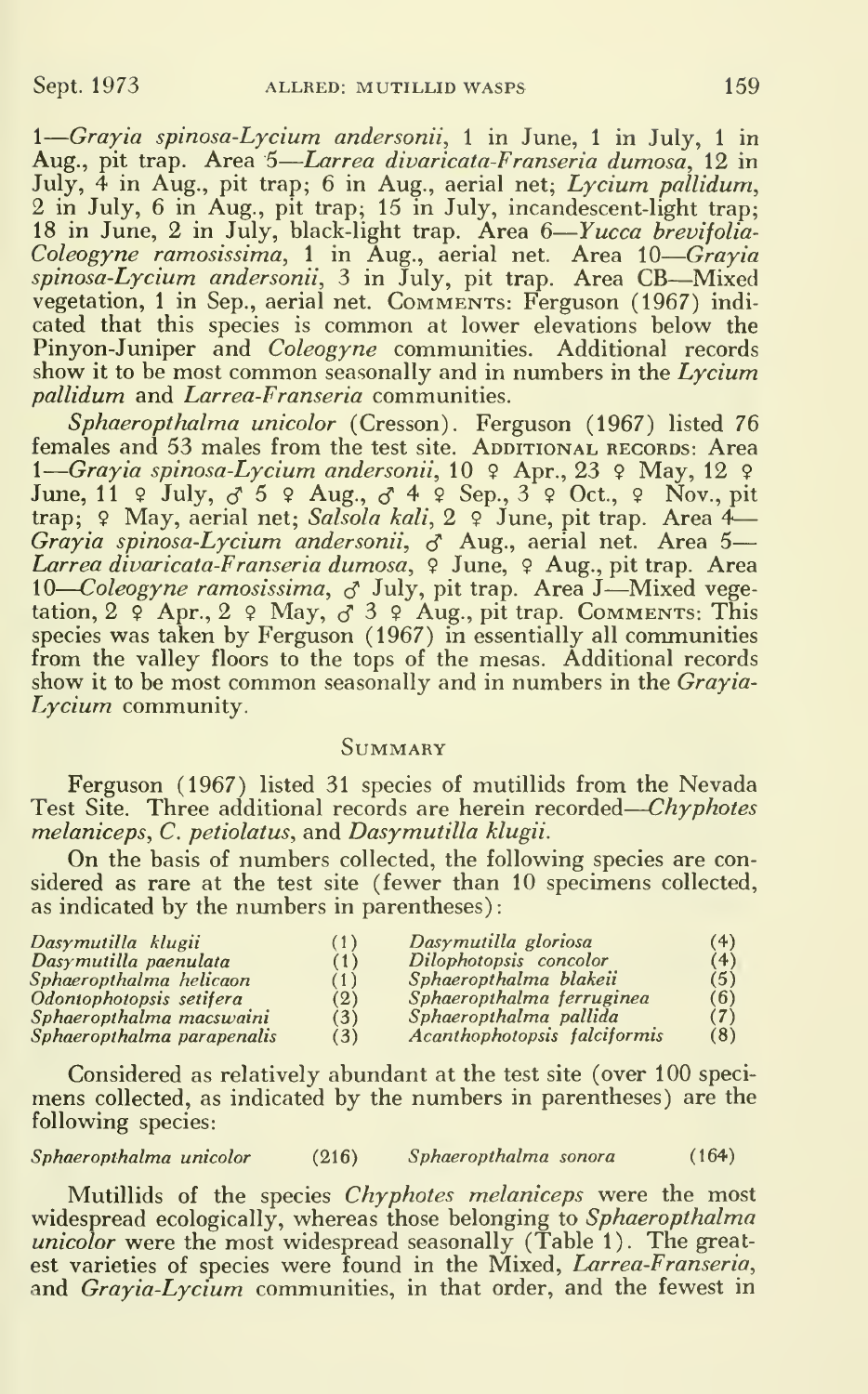the Atriplex-Kochia (Table 2). The greatest number of species was taken during July, and the fewest in March and November; none were found from December through February (Table 3). Greatest

TABLE 1. Summary of ecological and seasonal distribution of some mutillids at the Nevada Test Site.

| <b>Species</b>               | No. communities No. months<br>in which found collected |  |
|------------------------------|--------------------------------------------------------|--|
| Chyphotes melaniceps         |                                                        |  |
| Chyphotes petiolatus         |                                                        |  |
| Dasymutilla satanas          |                                                        |  |
| Odontophotopsis mamata       |                                                        |  |
| Sphaeropthalma sonora        |                                                        |  |
| Sphaeropthalma unicolor      |                                                        |  |
| Sphaeropthalma angulifera    |                                                        |  |
| Dasymutilla gloriosa         |                                                        |  |
| Acrophotopsis eury gnathus   |                                                        |  |
| Acanthophotopsis falciformis |                                                        |  |
| Dasymutilla klugii           |                                                        |  |
| Odontophotopsis setifera     |                                                        |  |
| Sphaeropthalma blakeii       |                                                        |  |

TABLE 2. Number of species and relative abundance of individual mutillids in seven vegetative types at the Nevada Test Site.

| Vegetative type                         | Number of<br>species | Individual<br>abundance<br>factor <sup>*</sup> |
|-----------------------------------------|----------------------|------------------------------------------------|
| Mixed                                   | 26                   | 1.6                                            |
| Larrea divaricata-Franseria dumosa      | 20                   | 11.8                                           |
| Grayia spinosa-Lycium andersonii        | 14                   | 6.5                                            |
| Lycium pallidum                         | 10                   | 19.3                                           |
| Coleogyne ramosissima                   | 9                    | 2.4                                            |
| Salsola kali                            | 6                    | 1.0                                            |
| Atriplex confertifolia-Kochia americana | 3                    | 1.4                                            |

\*Compared to 1 as representative of the fewest collected: adjusted to number of trap nights and collection attempts.

TABLE 3. Number of species and abundance of individuals collected during months of mutillid activity at the Nevada Test Site.

| Month     |                   | Abundance <sup>1</sup> |                              |
|-----------|-------------------|------------------------|------------------------------|
|           | Number<br>species | Actual<br>numbers      | Ratio<br>factor <sup>2</sup> |
| March     |                   |                        | 1.0                          |
| April     |                   |                        | 5.7                          |
| May       | 6                 | 46                     | 7.7                          |
| June      | 14                | 96                     | 6.9                          |
| July      | 18                | 196                    | 10.9                         |
| August    | 14                | 145                    | 10.4                         |
| September | 12                | 53                     | 4.4                          |
| October   | 6                 | 21                     | 3.5                          |
| November  |                   | $\overline{2}$         | 1.0                          |

Based on equal collecting efforts for each month over a three-year period, 1959-1962.<br>The number of individuals divided by the number of species. The higher the factor, the greater the relative abundance.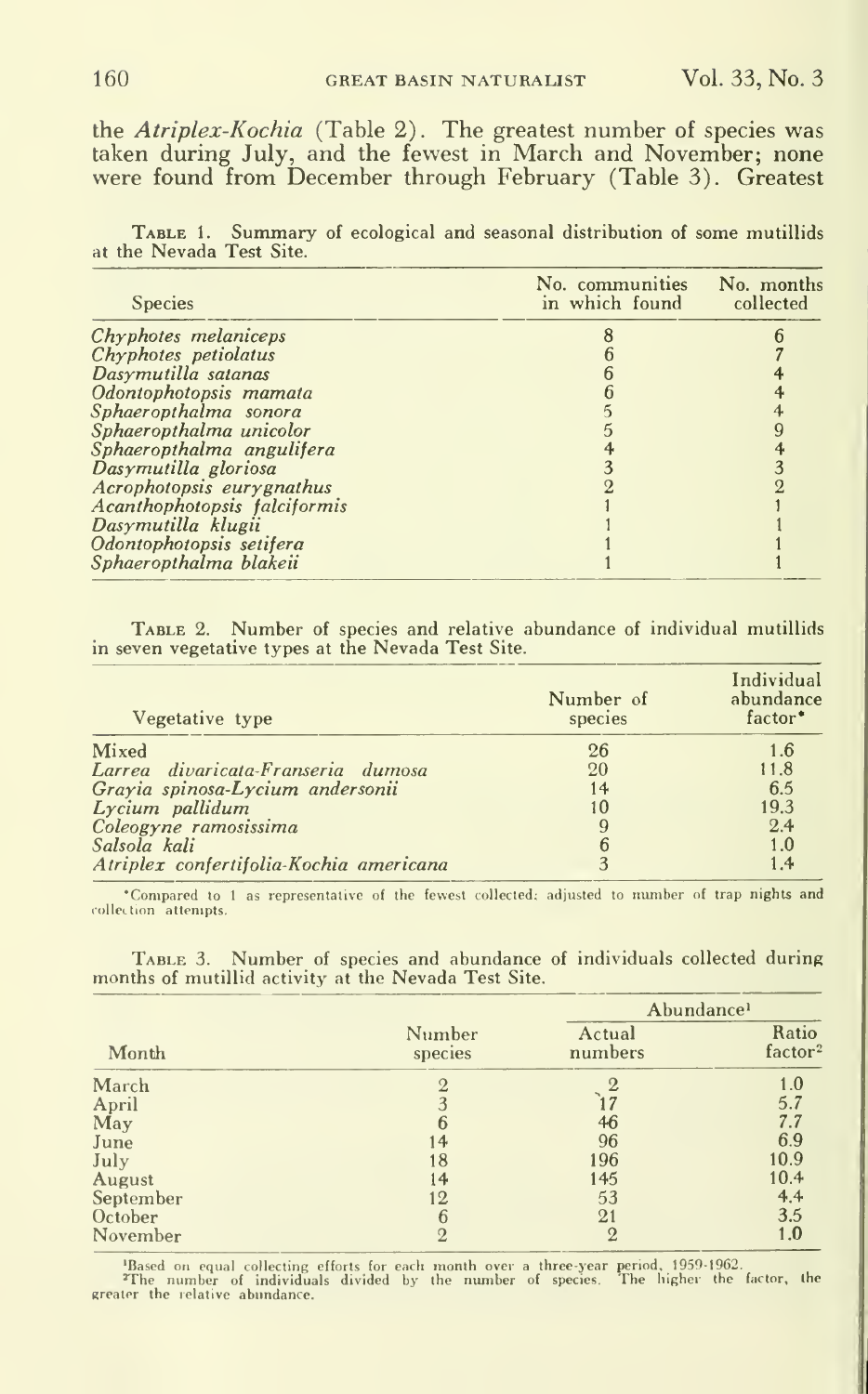numbers of individuals were taken in July, although in consideration of the number of species represented, populations were not significantly different between July and August (Table 3). On this latter basis, a decline in the expected increase in relative populations in relationship to numbers of species was noted for June (Figure 1).



Fig. 1. Seasonal trend of numbers of individual mutillids, numbers of species represented, and the ratio factor (number of individuals divided by number of species represented). The number of species and ratio factor were multiplied by 10 to correlate more closely in degree for comparison with population number trends.